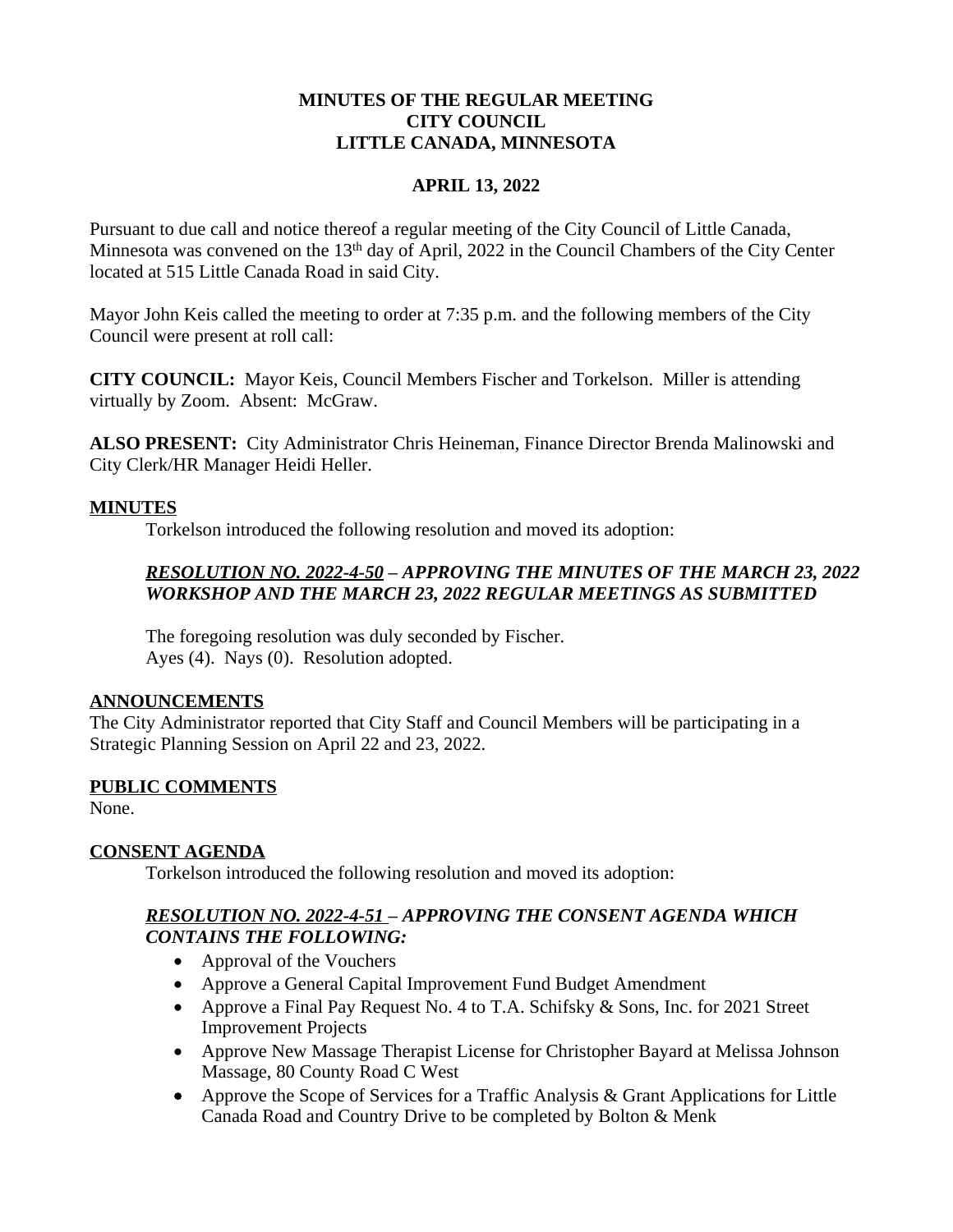### **MINUTES CITY COUNCIL APRIL 13, 2022**

The foregoing resolution was duly seconded by Keis. Roll Call Vote: Keis/Fischer/Torkelson/Miller Ayes (4). Nays (0). Resolution adopted.

### **CONTRACT WITH ANIMAL HUMANE SOCIETY FOR IMPOUND SERVICES**

The City Administrator stated that in February 2022, the City of St. Paul notified the seven Ramsey County Contract Cities that they were no longer to provide housing for their impounded animals. He explained that the contract cities also had to change impound services in 2018 when the veterinary clinic that had been used for many years chose to no longer provide this service. He noted it was difficult to find another option at that time, but the City of St. Paul offered to start providing this service to the outside cities. He stated that now due to budget constraints and low staffing, St. Paul is no longer offer this service to the cities. Again, there were not many options for this service, but Ramsey County Animal Control Officer Mario Lee was able to secure a new contract with the Animal Humane Society.

Torkelson introduced the following resolution and moved its adoption:

## *RESOLUTION NO. 2022-4-52 – APPROVE THE LETTER OF UNDERSTANDING FOR IMPOUND HOUSING SERVICES WITH THE ANIMAL HUMANE SOCIETY BEGINNING APRIL 11, 2022*

The foregoing resolution was duly seconded by Fischer. Roll Call Vote: Keis/Fischer/Torkelson/Miller Ayes (4). Nays (0). Resolution declared adopted.

## **TIF DISTRICT 7-1 INTERFUND LOAN**

The Finance Director stated that staff recommends an interfund loan from the General Fund (101) to TIF 7-1 (471). She explained that the interfund loan is necessary at this time since TIF 7-1 currently does not have a large enough fund balance to pay for the purchase of 2750 Rice Street. She stated that future tax increment or the sale of land in TIF 7-1, will provide the funds necessary for the repayment of this interfund loan. The City has approved interfund loans in the past for similar situations in TIF districts, and these loans provide for an advance of funds for the TIF fund, while generating interest income for the fund that is advancing the funds.

Fischer introduced the following resolution and moved its adoption:

## *RESOLUTION NO. 2022-4-53 – AUTHORIZE AN INTERFUND LOAN FOR THE ADVANCE OF CERTAIN COSTS IN CONNECTION WITH TAX INCREMENT FINANCING DISTRICT 7-1 IN AN AMOUNT NOT TO EXCEED \$312,500*

The foregoing resolution was duly seconded by Torkelson. Roll Call Vote: Keis/Fischer/Torkelson/Miller Ayes (4). Nays (0). Resolution declared adopted.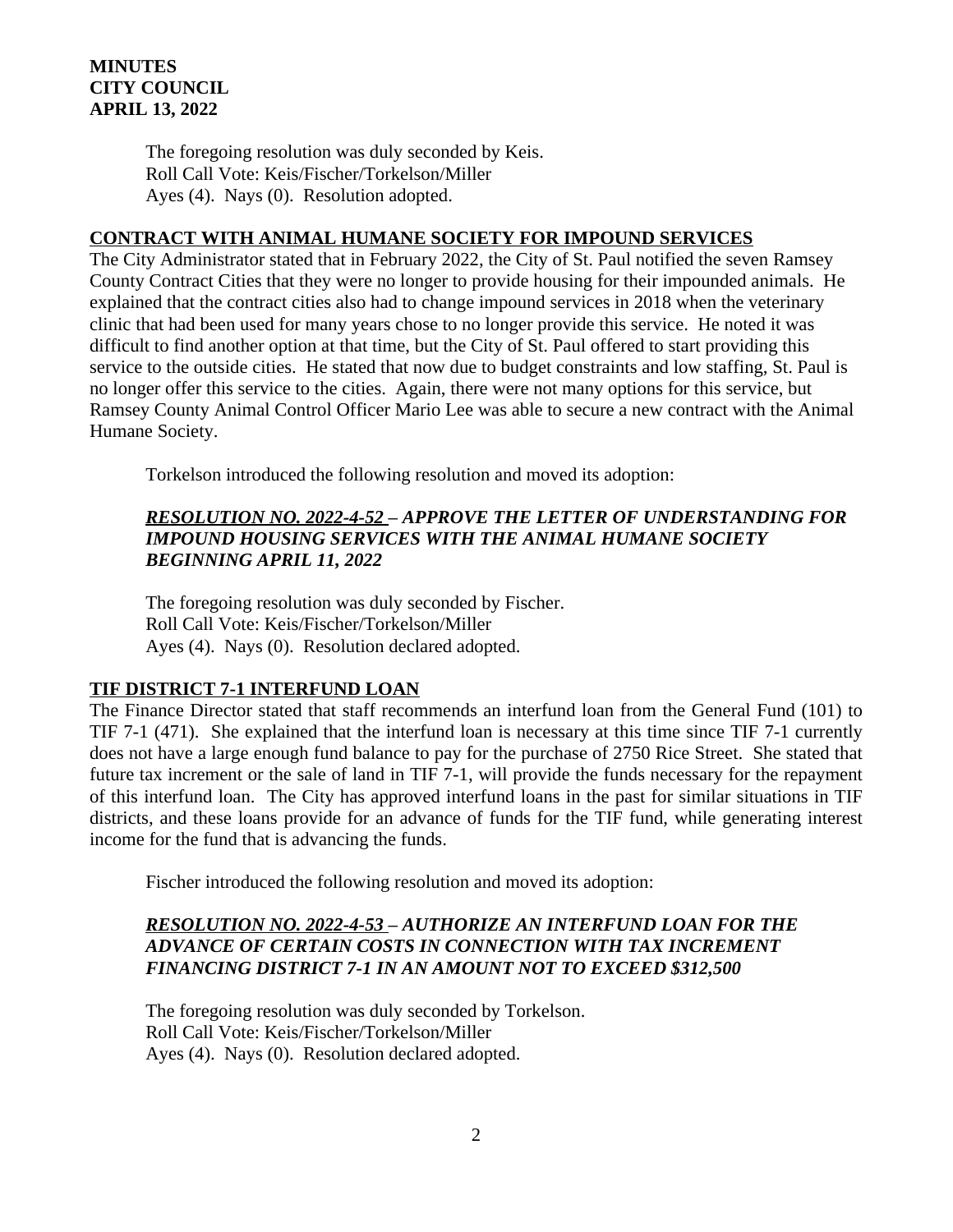### **MINUTES CITY COUNCIL APRIL 13, 2022**

#### **ECONOMIC DEVELOPMENT AUTHORITY MEETING**

At this point in the meeting, the City Council adjourned and convened as the Economic Development Authority.

Keis introduced the following resolution and moved its adoption:

### *RESOLUTION NO. 2022-4-54 – ADJOURNING THE CITY COUNCIL MEETING AND CONVENING AS THE ECONOMIC DEVELOPMENT AUTHORITY*

The foregoing resolution was duly seconded by Fischer. Roll Call Vote: Keis/Fischer/Torkelson/Miller Ayes (4). Nays (0). Resolution adopted.

## **CONSIDER A PURCHASE AGREEMENT FOR 2750 RICE STREET**

The City Administrator explained that in early November, the City Council was informed that Lincoln Pawn at 2750 Rice Street was listed for sale. He stated the property owner wants to sell both the building and the business if possible. He explained the existing building was built in 1922, and the parcel is only 0.21 acres in size. He noted that while development of this site will be more difficult with the surrounding development that has already been completed, this property is a critical acquisition for future redevelopment.

The City Administrator explained that this parcel was originally included in TIF District 3-2 which was initially established in 1995 to redevelop property along Rice Street. This included the Sherman Associates townhome and commercial development, however the pawn shop (2750 Rice Street) and several other nearby parcels were not acquired and were ultimately not included in the project. This TIF District (TIF 3-2) was decertified in 2017, however this parcel and a handful of other parcels in the area that were not redeveloped were included in TIF District 7-1 that was created in 2017 for the Suite Living senior housing development. Because of this, there is already a dedicated funding source for acquisition of this property. The owner is requesting a lease-back agreement through July 1, 2022.

Fischer stated purchasing this property is something the City has wanted to do for a long time, and this is the first piece in a larger redevelopment project area.

Torkelson introduced the following resolution and moved its adoption:

# *EDA RESOLUTION NO. 2022-4-55 – APPROVE THE PURCHASE AGREEMENT AND ADDENDUM TO THE PURCHASE AGEEMENT FOR ACQUISITION OF THE PROPERTY LOCATED AT 2750 RICE STREET, PID 062922330002*

The foregoing resolution was duly seconded by Miller. Roll Call Vote: Keis/Fischer/Torkelson/Miller Ayes (4). Nays (0). Resolution declared adopted.